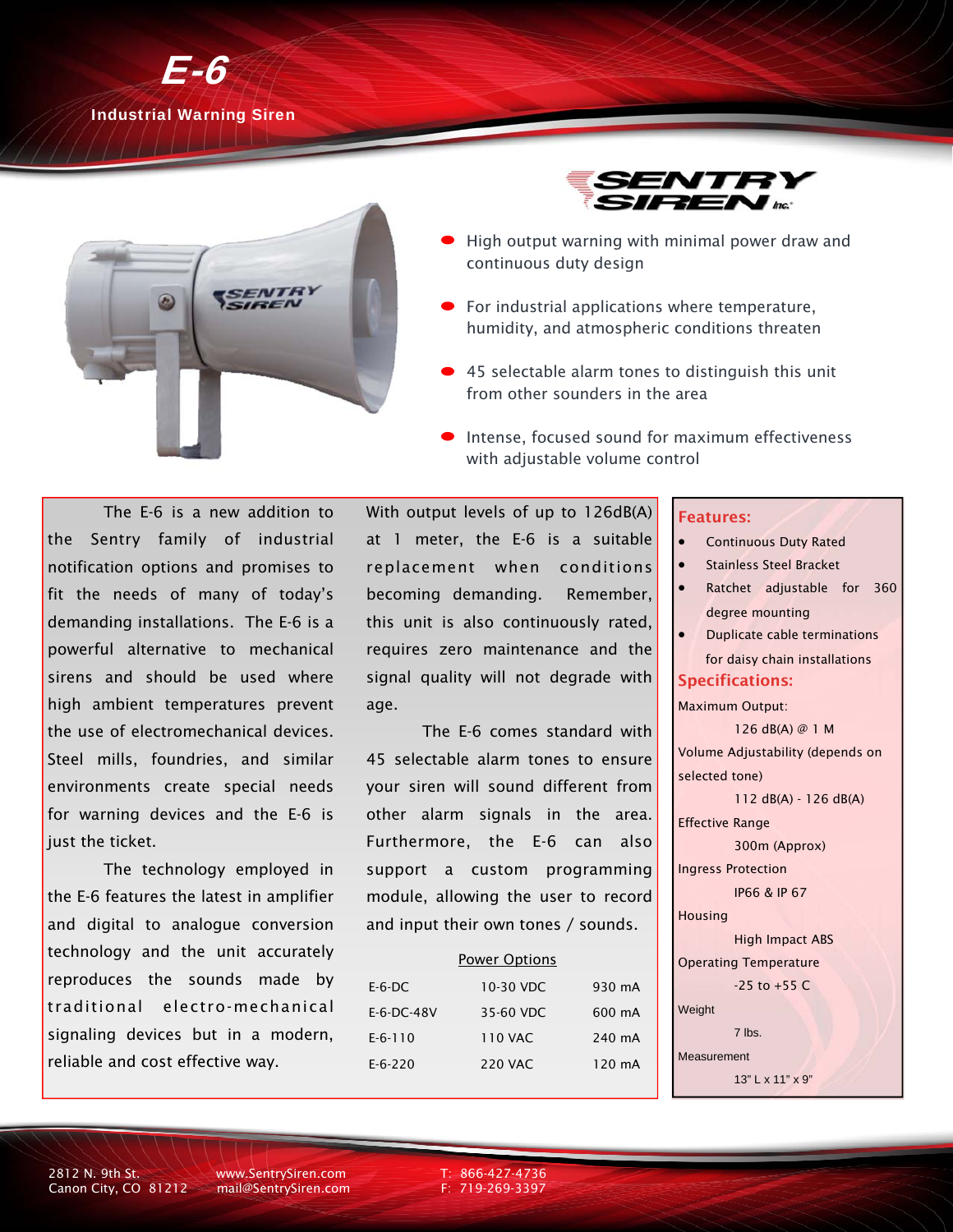E-6 - 45 Tone Marine grade IP66 & IP67 Siren

















| Voltage:       | 24 vdc      | 48vdc       | 115yac   | 230 <sub>vac</sub> | 24 vac   |
|----------------|-------------|-------------|----------|--------------------|----------|
|                |             |             | 50/60Hz  | 50/60Hz            | 50/60Hz  |
|                |             |             |          |                    |          |
| Voltage range: | $10-30$ vdc | $35-60$ vdc | $+/-10%$ | $+/-10%$           | $+/-10%$ |
|                |             |             |          |                    |          |
| Current mA:    | 950m A      | 600m A      | 240mA    | 120mA              | 1000mA   |



•Volume Control •Réglage du volume •Steuerung der Lautstärke •Controllo volume •Controlo do Volume •Control Volumen •Volumen kontrol •Volum eregeling •Volum kontroll •Volym kontrol



•Tone Selection •Sélection de la tonalité •Tonwahl •Selezione tono •Seleção de tons •Selección Tono •Valg af tone •Toonselectie •Velge tone •Tonval